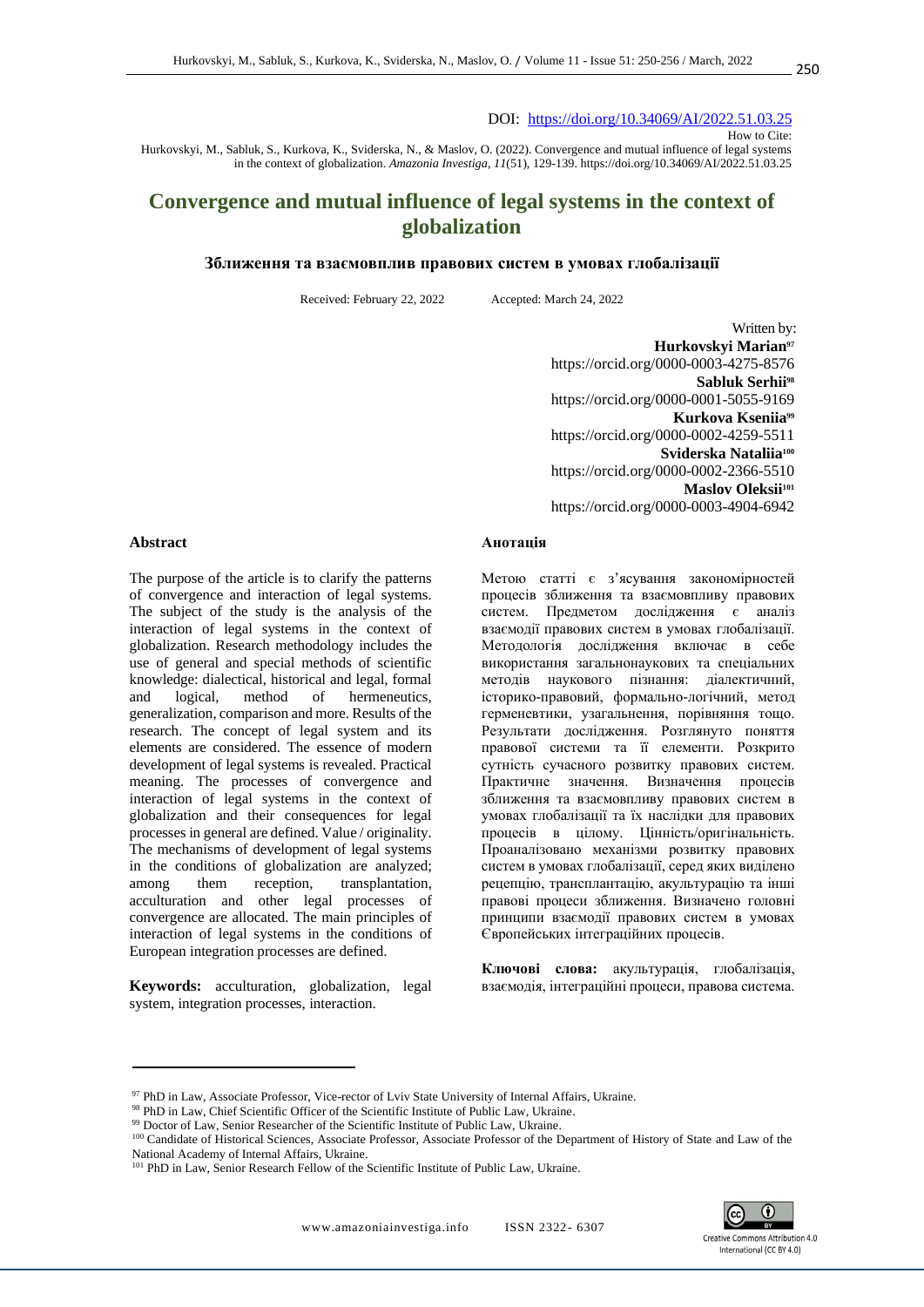

## **Introduction**

The legal systems of all countries do not exist in isolation from each other. They constantly interact, conduct a "legal dialogue", which helps to assess their own legal experience and get the opportunity to improve, develop, change certain elements, filling them with new meaning.

Interculturalism has long been considered one of the main factors in the development of State and legal institutions. Today, one can hardly find "pure" national legal culture. All of them are a symbiosis of internal or external, national or international influence of legal rules.

At all times, legislators have to a greater or lesser extent used legal material of other countries. Even in ancient times it was believed that knowledge of the legal systems of certain people (civilizations) is extremely important for the establishment of "their" own legislation.

Clearly, even today, national law cannot ignore international (or foreign) legal rules, especially in the era of globalization processes, which are characterized by interdependence, interpenetration into different legal systems for the formation of common features, new holistic legal entities.

## **Methodology**

The methodology of the article is based on general and special methods of scientific knowledge, the use of which is determined by the purpose, object, and subject matter of the research.

Legal and dogmatic method is used to understand and interpret the texts of scientific works, which makes it possible to generalize the idea of the existence of such ways of interaction of legal systems as reception, acculturation, transplantation, etc.

With the help of logical method, the concepts of legal system and the system of law are considered.

System and structural method allows to allocate such ways of interaction of legal systems as reception, acculturation, transplantation, etc.

The use of normative and dogmatic method helps to analyze the views of the scholars, who studied the particularities of convergence and mutual influence of legal systems.

The application of the method of generalization makes it possible to determine the main principles of interaction of legal systems in the conditions of European integration processes.

## **Literature Review**

Convergence, correlation and interaction of the world's legal systems have always been relevant in the legal community. Recently, the interest in the implementation of various legal systems in the context of globalization has increased significantly.

Thus, Shkurat (2020) in his Thesis "Transformation of public administration in Ukraine in the context of globalization: theoretical and methodological analysis" provided the author's concept of globalization, which lies in deep and intensive development of economy, politics, social and other spheres and progresses internationally under the influence of various global processes and institutions aimed at effective transformation.

Miroshnychenko in her work "Genesis of the legal system of Ukraine: theoretical and methodological aspect" (2012) pointed out that, in the light of the processes of globalization, new challenges have arisen in the identification and characterization of the factors that determine the specifics and further development of the legal system of Ukraine.

Nastasyak (2014) notes that under the influence of globalization well-established legal theories inevitably change and new legal models emerge inevitably, based on a legal culture, ideology, new learning methodology.

Rotaru (2011) identifies sub-systems of the legal system, which include: institutional, regulatory, ideological, functional, communicative ones. The researcher reflects their characteristics and confirms that the process of harmonization and convergence of legal systems requires targeted and coordinated action of States.

Mernyk and Burlakova (2019) believe that one of the most important features of the legal system is its dynamism, which is manifested in the emergence of new social relations and legal phenomena through the implementation of new elements.

Chirkin (2015) examines the relationship between global legal systems: Muslim, liberal

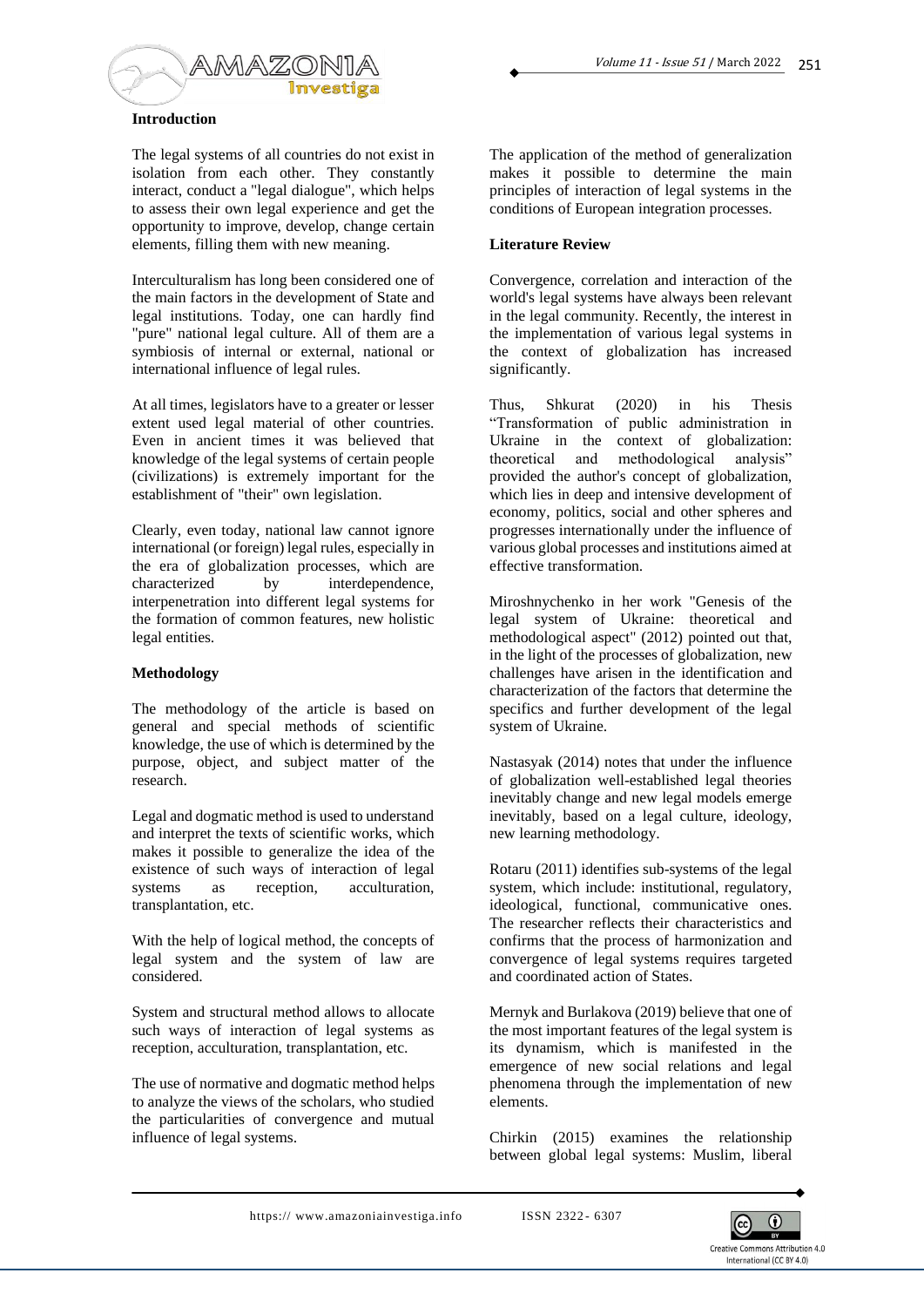social capitalism and totalitarian socialism as the latter exists in the five surviving countries of totalitarian socialism (Vietnam, China, Cuba, North Korea, Laos), where along with the principles of socialist economy, although to a very different degree, there is private property and state-regulated market relations; the constitutions include provisions on human rights, separation of powers, and the rule of law, which were previously considered bourgeois concepts.

Bedulskaja (2013) studied the impact of EU law on harmonization of national criminal law, described the ways of such influence and proved, which ones of them positive and negative ones.

Evtukhovich (2013) examined the issue of interaction of national legal systems in regulation of mediation, comparing the ways of regulating this legal phenomenon in Russia, the USA, the Netherlands, Australia, and Germany.

However, despite the availability of current research, the issue of the impact of globalization processes on legal systems remains unexplored and needs to be improved.

### **Results and Discussion**

Given the rapid globalization of society, the simplification of relations between leading countries, there is a need for close cooperation between different legal systems.

The current state of development of the world community leads to the fact that each state must develop its legal system so as to ensure its maximum interaction with international law. The state itself establishes the framework and nature of the relationship of its law with international law. This is realized through domestic and foreign policy.

We propose to characterize the content of legal systems for further understanding of the process of their convergence and interaction.

The legal system is a set of internally agreed, interconnected, social legal means, methods, ways and procedures by which the government exercises regulatory and organizational influence on public relations. That is, legal system can be called a complex category that characterizes the legal life of society within a particular culture.

The legal system and the system of law are correlated as a whole and a part. The system of law is an objectively existing structure of law, characterized by internal coherence,

interdependence, the interaction of the rules of law, which are grouped in separate branches, subsectors, law institutes.

Thus, the system of law characterizes the law in terms of its internal structure, and the legal system is a complex category that reflects the legal organization of society.

Skakun (2000, p. 258) understands the legal system as the set of interconnected and agreed legal means designed to regulate public relations. As a result, legal phenomena arise, for example: legal norms and principles, legal awareness and legal culture, legal relations, etc.

The elements of the legal system are:

- entities (individuals and legal entities, the State, social communities, etc.);
- legal norms and principles;
- − legal relations, legal behavior, legal practice, mode of operation;
- − legal ideology, legal culture, legal consciousness;
- the relationship between the above elements (Skakun 2000, p. 259).

Thus, the legal system is of general nature  $-$  it includes all legal phenomena: lawmaking, legal awareness, legal ideology, etc., the basis for which is the law – its core and regulatory framework.

On the contrary, Kharytonova and Kharytonov (2002, p. 16) believe that the list of the legal system elements is broader. They distinguish the following components:

- law (the set of norms created and protected by the State);
- − legislation (as a form of expression of these norms);
- legal institutions;
- judicial and legal practice;
- legal regulation;
- − interpretation;
- − rights, freedoms and responsibilities of citizens;
- law and order, etc.

However, the concept of legal system is often identified with such concepts as nation, country, State (Kharytonova & Kharytonov 2002, p. 14).

If we consider the modern development of legal systems, this process is characterized by the continuous influence of one legal system on the

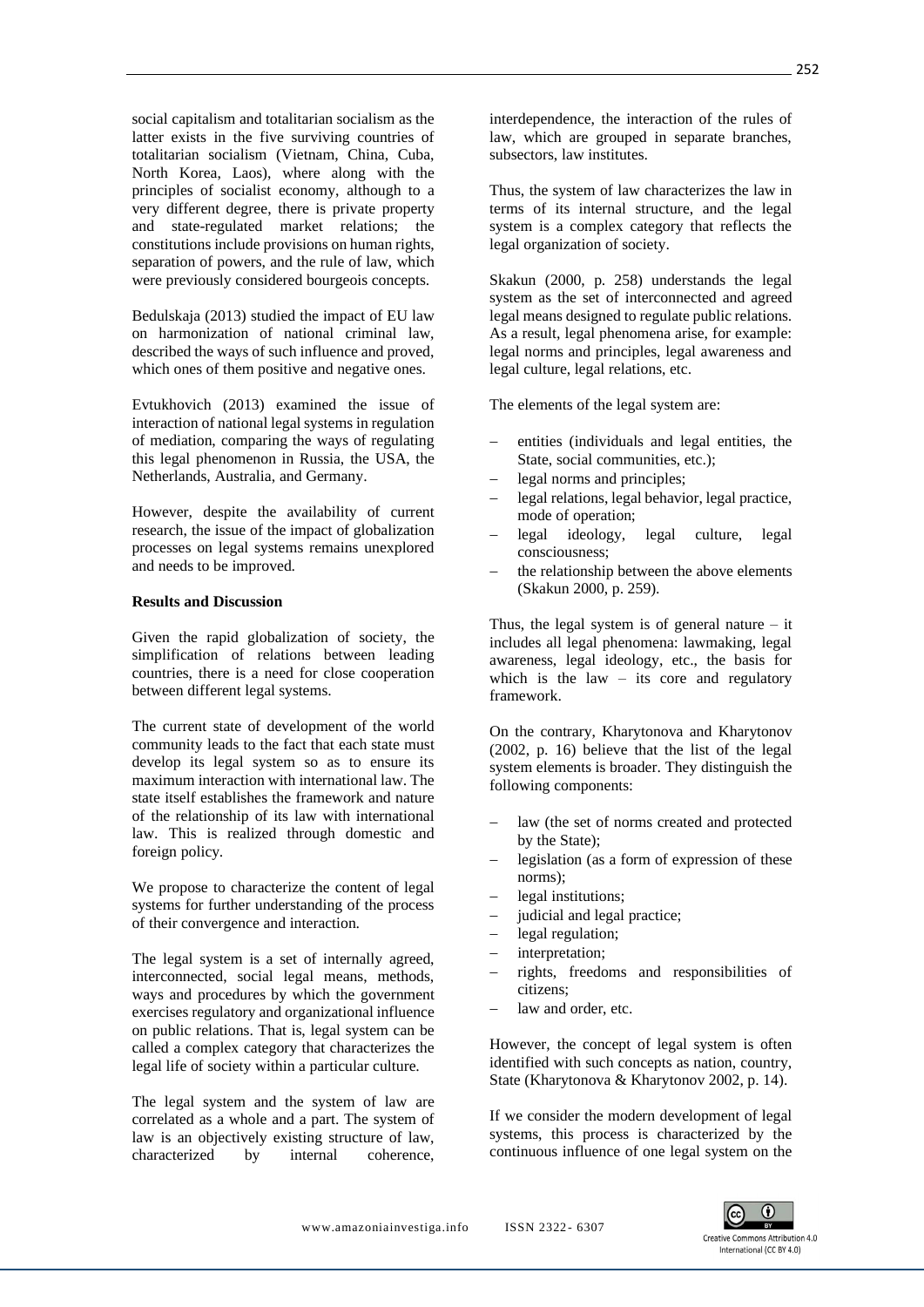

others, less developed. Borrowing, that is, the transfer of elements of a developed legal system to a subordinate legal system is taking place; and as a result, it is reintegrated. Under modern conditions, legal acculturation acquires a global scale, i.e. the legal development of an individual country is subject to the laws of legal development as such. That is, interaction (convergence) of national legal systems and their institutions takes place as a result of integration and globalization processes.

The concept of globalization means the process of global economic, political, cultural integration and unification. But we understand that globalization encompasses not only the economy, politics and culture, but also the law in all its aspects.

Nersesiants (2005, p. 1) believes that globalization affects the transformation of State and legal institutions, legal rules and renews all processes in the area of law. Globalization of legal systems is accompanied by the universalization of law itself, the development of forms, norms and procedures of social life of the State.

There are four approaches to the definition of the concept of globalization, including:

- strengthening links between different parts (events in some regions significantly affect the development of the situation in other ones);
- − dissemination throughout the world of technologies, culture, ideas, values, lifestyles, behavior, etc., common to all mankind;
- common problems for the world community (economic, environmental ones);
- growth of common interests (interdependence of countries and people).

There is an opinion that under the influence of globalization all established legal theories change and new ones, which are based on new legal culture, ideology, methodology, etc., emerge (Nastasiak 2014, p. 36).

Thus, the legal systems that exist in the world interact with each other through political, economic, cultural dialogue. As a result, a part of another falls into one legal system, on the basis of which «mutual enrichment» takes place by certain norms, procedures and institutions of law.

Can we say that in the course of such an interaction, the law of one country affects the law

of another one? Certainly, we can. As a result of the interaction of legal systems there is such a phenomenon as the influence of the laws of one country on the establishment and implementation of the laws of another(s) one(s). There are two ways of such interaction: 1) internally oriented; 2) externally oriented.

Internally oriented one is characterized by the fact that the establishment of the legal system was influenced by laws, customs and traditions. Externally oriented one is associated with the dissemination of State laws in the conquered territories (Bandurka 2018, p. 382).

Returning to contemporary understanding of the interaction of legal systems, we can talk about the growing interconnectedness, mutual influence of legal systems of different States. Influence is manifested in several areas, including in borrowing ideas, concepts, institutions, legal structures, etc. This is, first of all, direct borrowing of normative material. It lies in the fact that one legal system includes normative elements of another one – sub-branches of law, branches of law, legal institutions, legislative acts, etc. Related to this area is the understanding of ideas, principles of legal regulation, more often – forms (sources) of law, forms of legislative acts, legal constructions. A special form is the adopting of legal terminology, rules and techniques of legislative technique, interpretation, use of legislation specific to the country's legal system, legislative procedures, etc.

Such adopting is called reception – the process of development of national law through foreign law and transformation (implementation). Reception is often the subject of research by various scholars, but there is no established concept. That is, there is no understanding of reception as a legal phenomenon, its definition, compliance with other legal norms.

Opinions were divided, as one group of scientists understands the reception as the restoration of legal norms, and the others – as the adoption by one country of elements of the legal culture of another one (Marchenko 2004, p. 423). Thus, reception is part of the revival of the past culture, represents the perception of its spirit, ideas, main principles and individual provisions of a local civilization at a certain stage of its development (Bandurka 2018, p. 382). However, we do not agree with this view, because it is only a theoretical recognition of the reception (only its legal ideas), without the practical application of law.

https://www.amazoniainvestiga.info ISSN 2322-6307

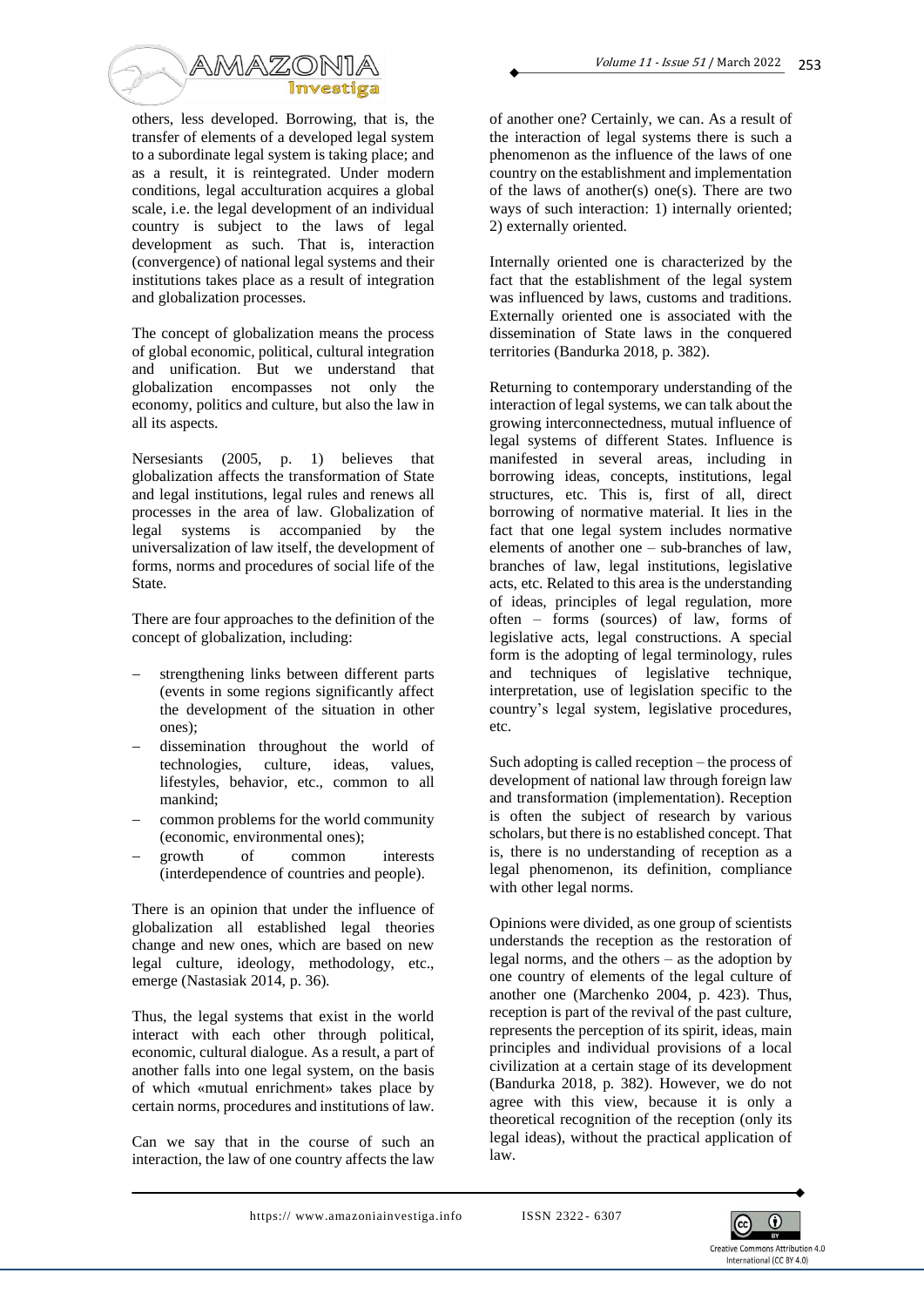Marchenko (2002, p. 88) notes that the reception is the adaptation of law to new historical conditions, new legal environment. And Nasibullin (2005, p. 224) defines reception as the application of the law of a more authoritative country.

Reception is often interpreted through such concepts as: transplantation, acculturation, assimilation, migration of legal norms, etc. This happens because the reception often goes beyond the borders of the State, determines the relationship of legal systems, the trend of their convergence and unification.

We believe that the concept of transplantation should not be associated with reception. Thus, transplantation is the transfer of fundamentally important legal norms and models of one or more legal systems (Martyshyn 1996, p. 5). This term is more used in international law to describe the rules of domestic law of the State, i.e. the development of legal processes within the State with the application of international law. Thus, it is impractical to identify these two concepts.

Reception is a part of a broader concept – acculturation. It is understood as the process of assimilation by the people of the forms, institutions and features of the culture of another people during their communication. Bandurka (2018, p.382) characterizes acculturation as the assimilation and use of legal values, norms, institutions and activities of other legal systems. Legal acculturation is carried out with the help of legislation and legal practice.

The term "acculturation" was first used to describe contacts between different cultures, and then – to explain the changes caused by the interaction of two or more autonomous cultures. It is focused on exchange, borrowing, reception, etc. That is, any society in the process of its development is aimed at mutual "cooperation" with other legal systems. It is believed that acculturation processes involve borrowing norms on the basis of "common sense", i.e. taking into account reasonableness, legality, morality and other legal principles.

It should also be noted that the above legal processes of convergence and interaction of legal systems do not always occur at the initiative of the government. There is a practice of initiating such processes by society itself or by individual groups of people, i.e. they are voluntary.

There is also a mutual influence of different types of right-wing systems, which is most evident in

their convergence. Given the position of lawyers, rapprochement is a manifestation of deeper processes, which can also be called legal convergence. Following the legal convergence, in which there is a mutual influence of legal "culture", there are features of a "new uniformity" in the legal systems of democratic countries (Lukashuk 2002, p. 115). At the same time, national legal systems do not lose their individuality and independence.

Regarding convergence, Tretiakova (2009, p. 47) defines it as the process of interaction between legal systems, as well as between its individual legal elements, characterized by convergence, increasing the number of links between elements of law and legal systems and the degree of interaction of these elements in the society. Like any process that takes place in society, they have a specific form of expression. One of them is approximation; it is not only the convergence of legal systems, but also their simplification by replacing part of the national legal material with an analogue of foreign legislation (Tirskikh & Abbasov 2016, p.111).

The question arises – can a legal system exist without reception, acculturation, convergence and other legal processes? The most common answer is yes. But no legal system can ignore external factors. Modern civilizations, States and legal systems cannot exist solely on their own, abandoning the relationships and "knowledge" of other countries. Separate legal systems exist as interconnected and interdependent. That is, there is a constant enrichment of legal systems by other ones; the achievement of a particular system also expresses general social significance. Therefore, the interaction and interconnection of legal systems with each other is vital for the development of the rule of law.

It can be concluded that the use by one legal system of experience of another one is not an exceptional process, but a universal factor in the development of law in all countries.

The implementation of Ukraine's legal policy reflects its special interest in European integration processes. The level of influence of international law on national legal systems is determined by the activities of such institutions as the Council of Europe and the European Union. The mechanism of interaction of legal systems includes: definition of the basic principles of interaction; independent regulation of international and national law-making and establishment of their borders; providing legal means of interaction and subjects of their

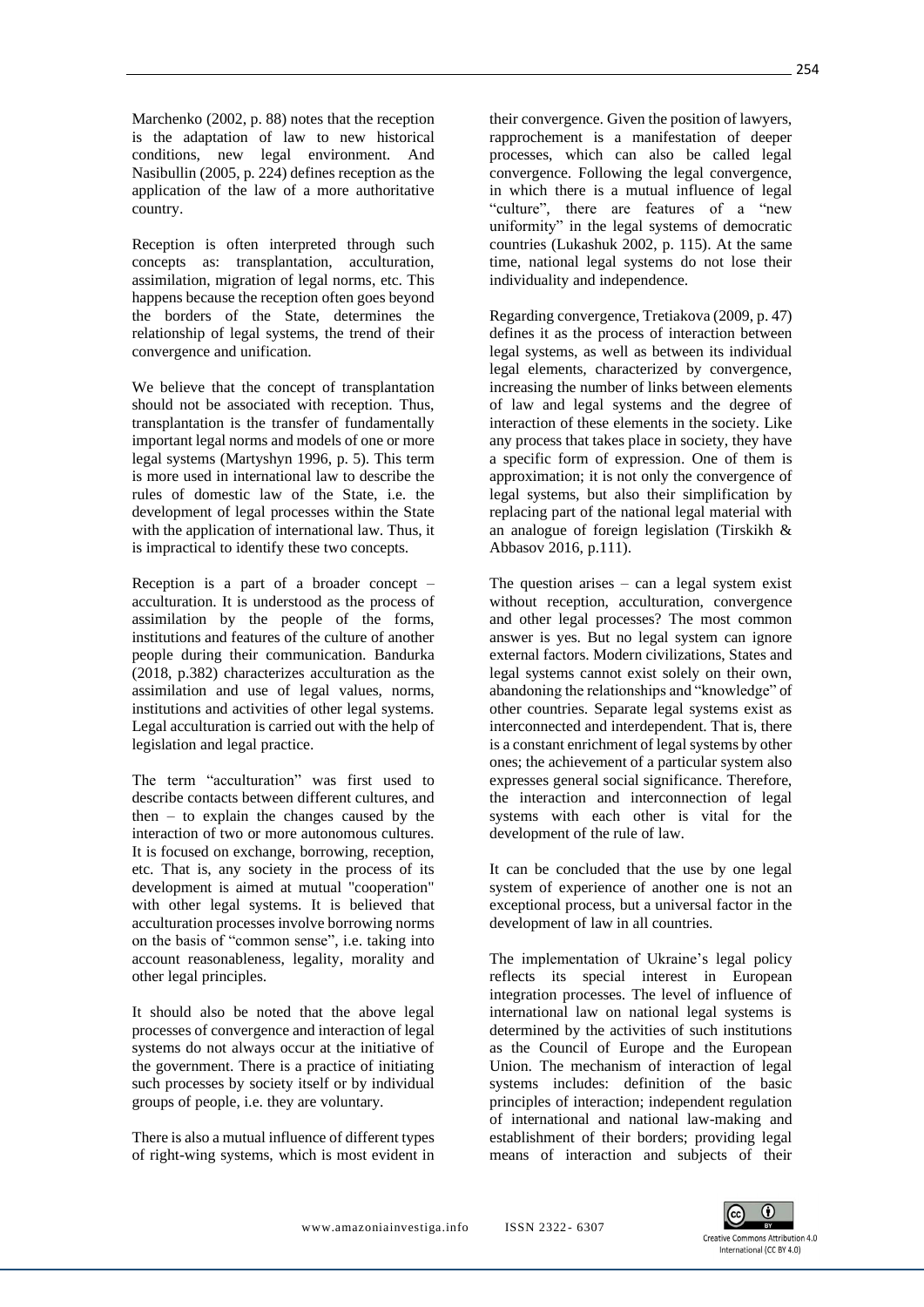

implementation; harmonization of legal norms (Bandurka 2018, p. 387).

The main principles of interaction of legal systems (international and national ones) are: equality of international and national system; the principle of cooperation in the legal sphere; the principle of mutual protection of human rights; the principle of complementarity and enrichment of legal systems, etc.

## **Conclusion**

Scholars note that the processes of globalization are objective, and moreover, require a rethinking of the legal regulation of norms, public relations and elements of the legal system as a whole in accordance with national legal systems and generally accepted norms and principles of international law.

Globalization is a combination of major regional, local and national issues. The processes of globalization are expressed in the reorganization of legal norms and forms, cultural processes, convergence of national traditions, customs and mentality, etc. It can be considered that it is a way to solve all global problems through the mutual development of all social legal processes. This is a positive experience aimed at promoting the progress and development of the legal society (State).

As a result of globalization processes of legal systems, which are expressed in convergence and close connection, there is an adoption of universal norms and principles, emergence of new branches of law, convergence and harmonization of legal norms.

Considering the modern development of legal systems, we can conclude that this process is characterized by the continuous influence of one legal system on another one, less developed. That is, there is a transition of the elements of the developed legal system to the less developed.

The influence of legal systems is characterized by such processes as reception, transplantation, acculturation, assimilation, migration of legal norms, etc. All these concepts are synonymous or equated with the concepts of interaction and relationship, and also determine their legal destiny in the context of the globalization processes of the present.

## **Bibliographic references**

- Bandurka, O., ed. (2018). Theory of State and law: a textbook. Kharkiv: Kharkiv National University of Internal Affairs.
- Bedulskaja, T. (2013). "The Impact of EU Law on Harmonisation of National Criminal Law". In the collection // The interaction of national legal systems: convergence or divergence of International conference of PhD students and young researchers. Vilnius: Vilnius university. https://www.tf.vu.lt/wpcontent/uploads/2013/04/THE-INTERACTION-OF-NATIONAL-LEGAL-SYSTEMS\_-convergence-or-

divergence\_2013.pdf

- Chirkin, V.E. (2015). "Convergence and antagonisms of the modern legal systems". Lex Russica, No. 6, pp. 65 – 74. https://cyberleninka.ru/article/n/convergence -and-antagonisms-of-the-modern-legalsystems/viewer
- Evtukhovich, E. (2013). "The Interaction of National Legal Systems in Regulation of Mediation". In the collection // The interaction of national legal systems: convergence or divergence of International conference of PhD students and young researchers. Vilnius: Vilnius university. https://www.tf.vu.lt/wpcontent/uploads/2013/04/THE-INTERACTION-OF-NATIONAL-LEGAL-SYSTEMS\_-convergence-ordivergence\_2013.pdf
- Kharytonova, O. and Kharytonov, Ye. (2002). Comparative Law of Europe. Fundamentals of comparative law. European traditions. Kharkiv: "Odissei". https://www.studmed.ru/view/haritonova-oharitonov-yeo-porvnyalne-pravo-yevropiosnovi-porvnyalogo-pravoznavstvayevropeysk-tradicyi\_db1ad7cdb59.html
- Lukashuk, I. (2002). "Interaction of international and domestic law in the context of globalization". Journal of Russian Law, No. 3, pp. 115 – 128. https://online.zakon.kz/Document/?doc\_id=1 031075&pos=2;-104#pos=2;-104
- Marchenko M. (2002). Course of comparative jurisprudence. Moscow: Horodets-izdat.
- Marchenko, M. (2004). General theory of State and law: a textbook. Moscow: TK "Velbi"; Publishing House "Prospekt". http://www.iamdrunk.ru/teach/!!%D0%A3% D1%87%D0%B5%D0%B1%D0%BD%D0 %B8%D0%BA%D0%B8/!%D0%9F%D1% 80%D0%B0%D0%B2%D0%BE%D0%B2 %D0%B5%D0%B4%D0%B5%D0%BD%D 0%B8%D0%B5/%D0%9C.%D0%9D.%20